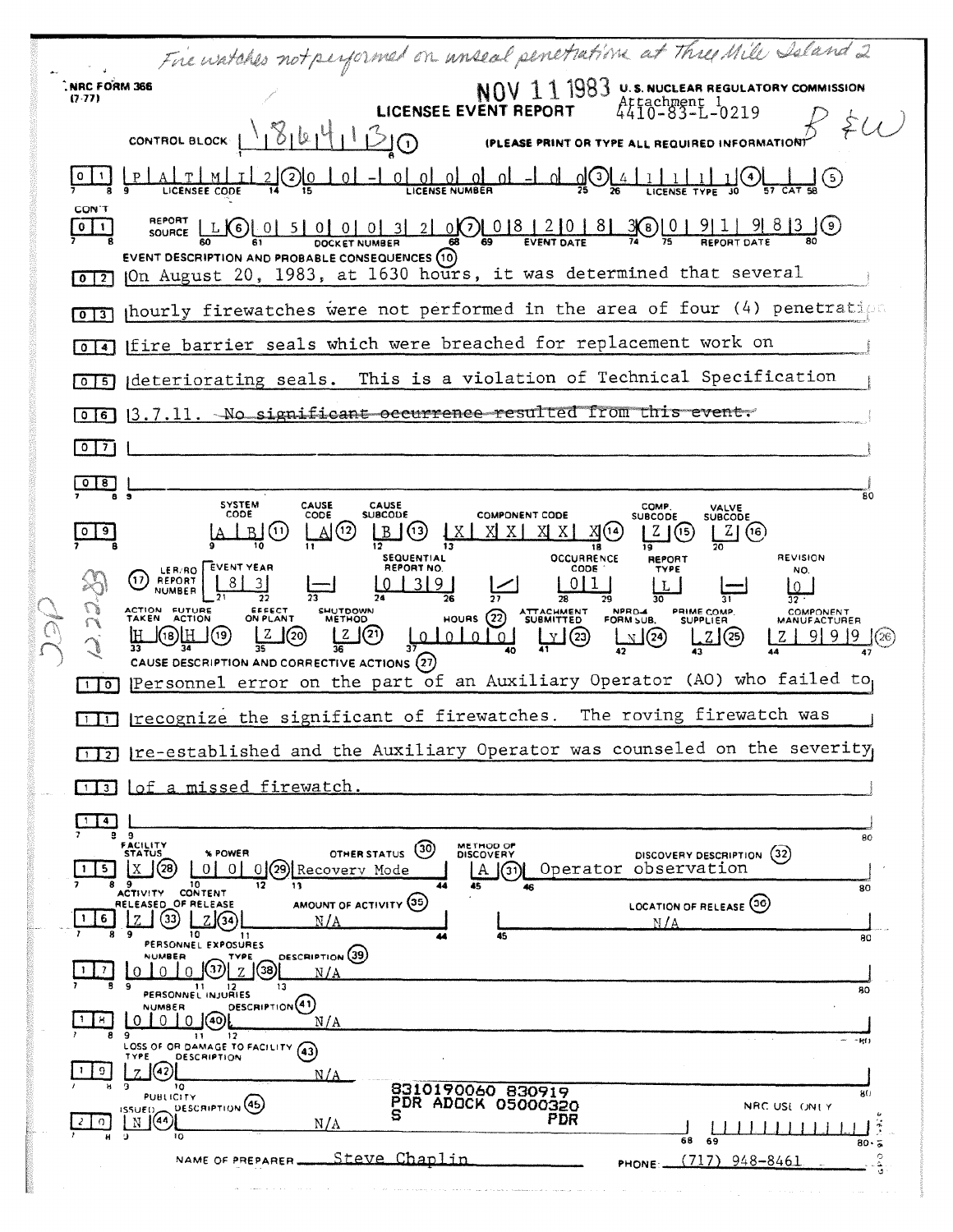LER 83-039/01L-0 EVENT DATE - August 20, 1983

# I. EXPLANATION OF THE OCCURRENCE

On August 20, 1983, at 1630 hours, it was determined, that several hourly firewatches were not performed as required by the Action Statement of Technical Specification 3.7.11. The firewatch was not performed between the hours of 0700 and 1400 for penetration fire barriers 4-65-80, 4-109-80, 4-110-80, 4-111-80, and 4-112-80. These fire barrier penetration seals were breached by a work crew for the purpose of replacing deteriorating seals with new seals. This event is reportable under Technical Specification 6.9.1.8(b) since the Technical Specification 3.7.11 Action Statement was not satisfied by performance of hourly firewatches.

This LER is similar in some respects to LER's 83-38, 83-28, and 83-03.

## II. CAUSE OF THE OCCURRENCE

Personnel error was the proximate cause of this event. The Auxiliary Operator (AO) responsible for doing these fire barrier surveillances did not perform them due to other operations in progress. The AO neglected to inform the Control Room Operator (CRO) and/or Shift Foreman that additional help was required to perform the firewatches. The AO was not aware of the significance of not performing the requisite firewatches.

### III. CIRCUMSTANCES SURROUNDING THE OCCURRENCE

At the time of the occurrence, the Unit 2 facility was in a longterm cold shutdown state. The reactor decay heat was being removed via loss to ambient. Throughout the event there was no effect on the Reactor Coolant System or the core.

#### IV. CORRECTIVE ACTIONS TAKEN OR TO BE TAKEN

Immediate - The roving hourly firewatch was re-established to comply with the Action Statement of Technical Specification 3.7.11 and the Auxiliary Operator was counseled on the severity of a missed firewatch and the importance of requesting assistance when all duties cannot be performed.

## Long-Term - The Site Operations Director will review with his staff the significance of this event to preclude any future recurrence.

### V. COMPONENT FAILURE DATA

N/A